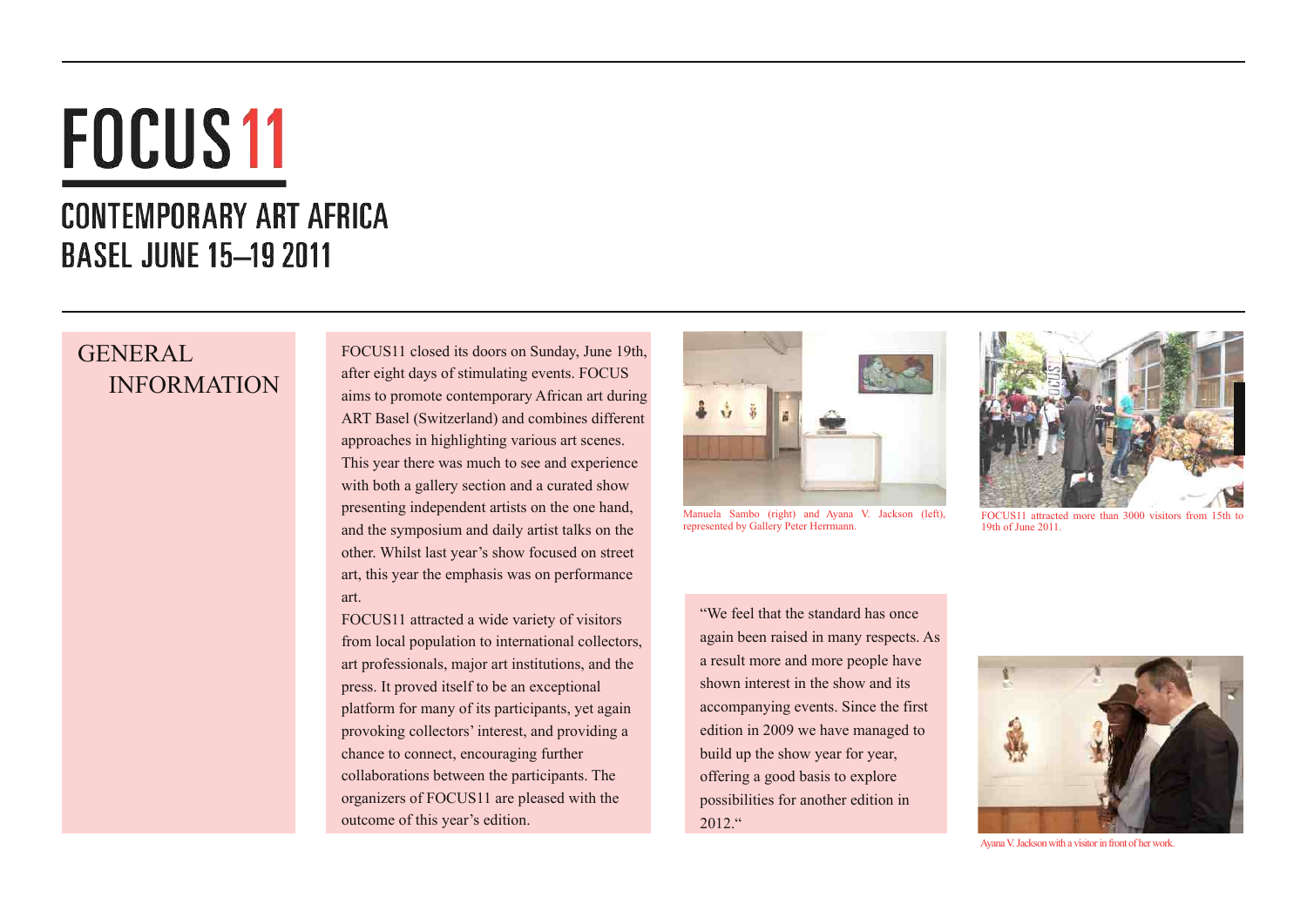#### **SECTIONS**

With an upbeat location just minutes away from the main fair, FOCUS11 provided galleries, curators, art critics, collectors and others with a perfect chance for networking. FOCUS11 showcased galleries and art institutions, and featured a series of emerging and established artists in the show curated by Christine Eyene (London). The section for galleries and art institutions included Galerie Imane Farès (Paris), Galerie Peter Herrmann (Berlin), Strip of Gaza (Lagos), and Doual'art (Douala). The curated show, "The Gig", presented the following artists: Nirveda Alleck, Steve Bandoma, Jan-Henri Booyens, Ato Malinda, Nathalie Mba Bikoro, Mohau Modisakeng, Rowan Pybus, Youssef Tabti, Fabrice Temagna Wamba, and Graeme Williams. Besides the gallery section and the curated show, FOCUS11 was also proud to present and support an independent, ongoing project by the NON-NON Collective, titled "The Unknowing Grammar of Inhabiting A Text", and "IN/FLUX # 1", a compilation of experimental films and videos from the African world, curated by Dominique Malaquais, Cédric Vincent and Silke Schmickl.



Mohau Modisakeng: Qhatha (2010), C-Print.



Nermine Hammam was represented by Galerie Imane Farès.



Graeme Williams: Phutanang Township, Kimberly (2011) (right). JanHenri Booyens: Black Flag (2011) (left).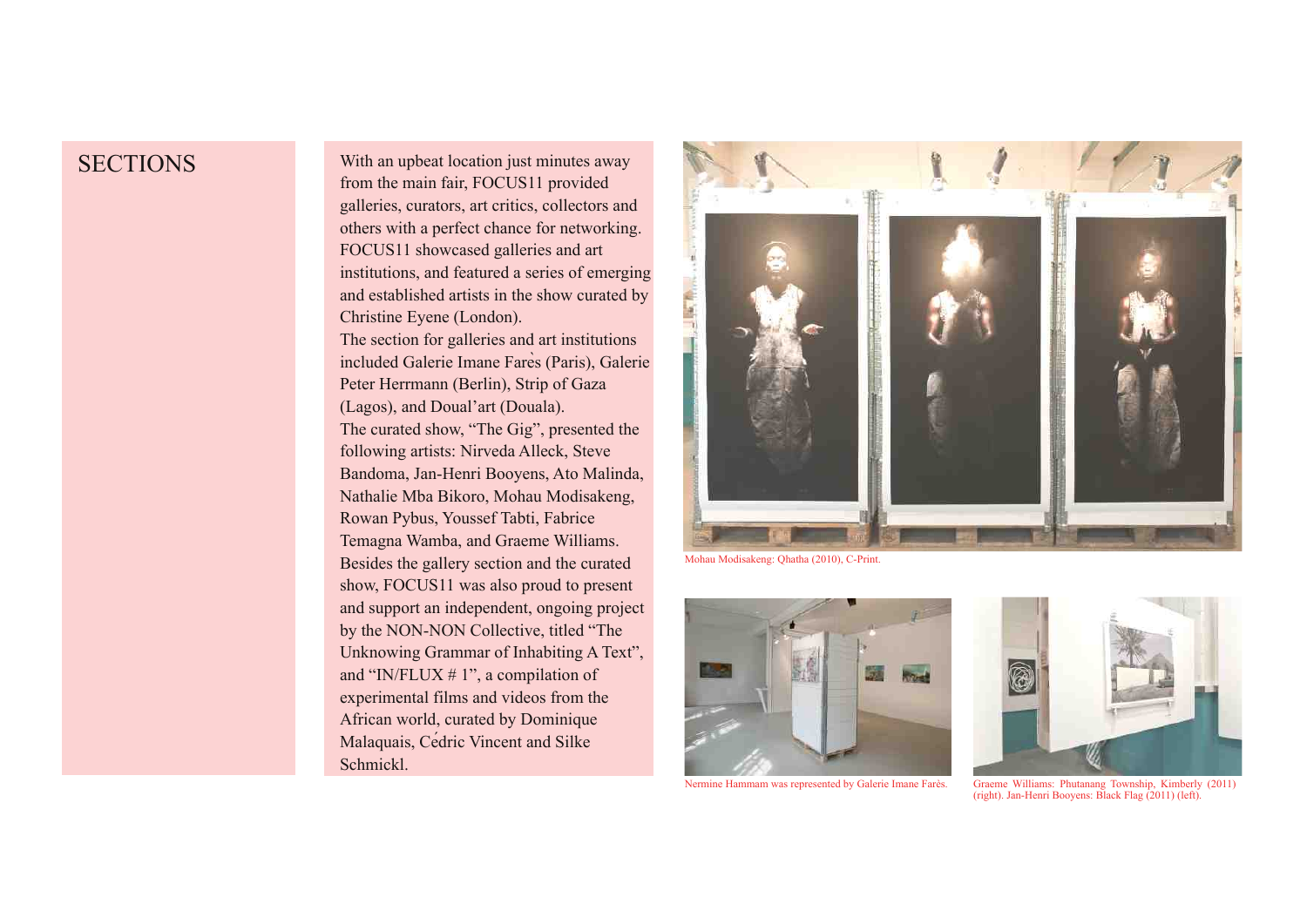## TALKS

There was an Artist's talk every day during FOCUS11. This chance for exchange and the deepening of understanding was much appreciated on all sides.

Directly in keeping with the intention of providing a platform for dialogue, which FOCUS has been encouraging and continually extending for three years now, these presentations of the varied art works offered visitors, curators, artists, and other gallerists the possibility both to gain insight into the background of the exhibited works, and to discover something new.

Furthermore, FOCUS11's curator, Christine Eyene, and Raphael Chikukwa, Curator of the National Gallery of Zimbabwe,

discussed the theme "Curating in Africa and the Diaspora: from network to collaborative practice" in the Curators' Talk, while Peter Herrmann (Galerie Peter Herrmann) and Didier Schaub (Doual'art) talked about "Africa on the market: current trends".



JanHenry Booyens and Mohau Modisakeng at the round table of the artist talks, moderation by Jonathan Garnham (Blank Projects, SA).



Donna Kukama (right) and visitors during the opening ceremony.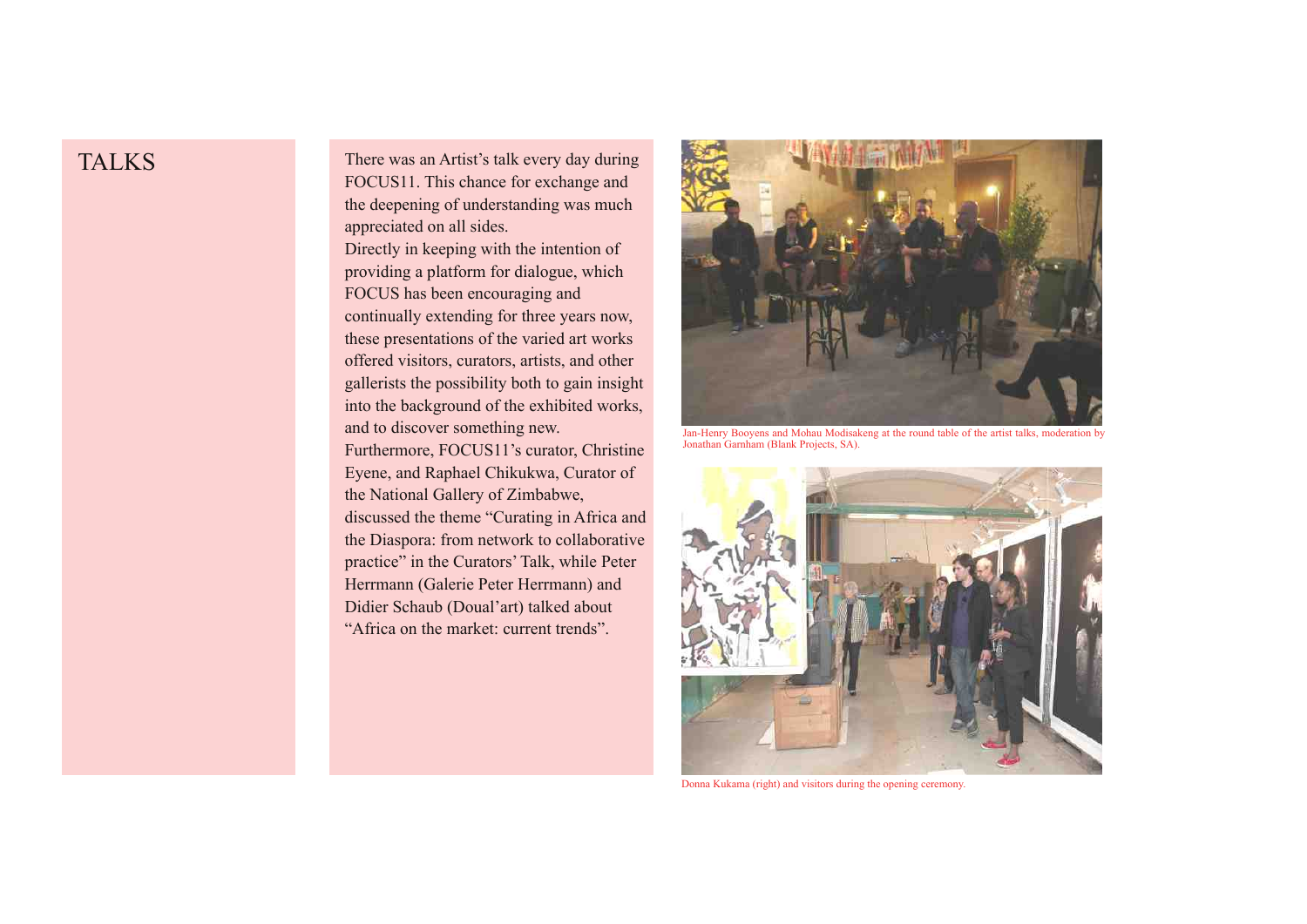#### PERFORMANCES

The main theme of this year's edition was performance art. While various aspects of the theme were discussed during the symposium that took place over the weekend leading up to the opening of FOCUS11, to mark the beginning of the show there were two chances to experience a performance at the preview. Both Nathalie Mba Bikoro and Ntando Cele presented the public with challenging performances and during FOCUS-week also performed further works live.

Ato Malinda, Nirveda Alleck and Fabrice Wamba are further artists from the performance world who were presented in the curated show. Donna Kukuma of NON-NON Collective, who is with FOCUS in Basel as an Artist in Residence independently of the show at the moment, also made use of the chance to present live interventions within the framework of FOCUS11.



Nathalie Bikoro and guests listening to the opening speech of FOCUS11.





FOCUS11.

Ntando Cele presenting her performance "Cyber session" at The public is following Nathalie Bikoro's performance.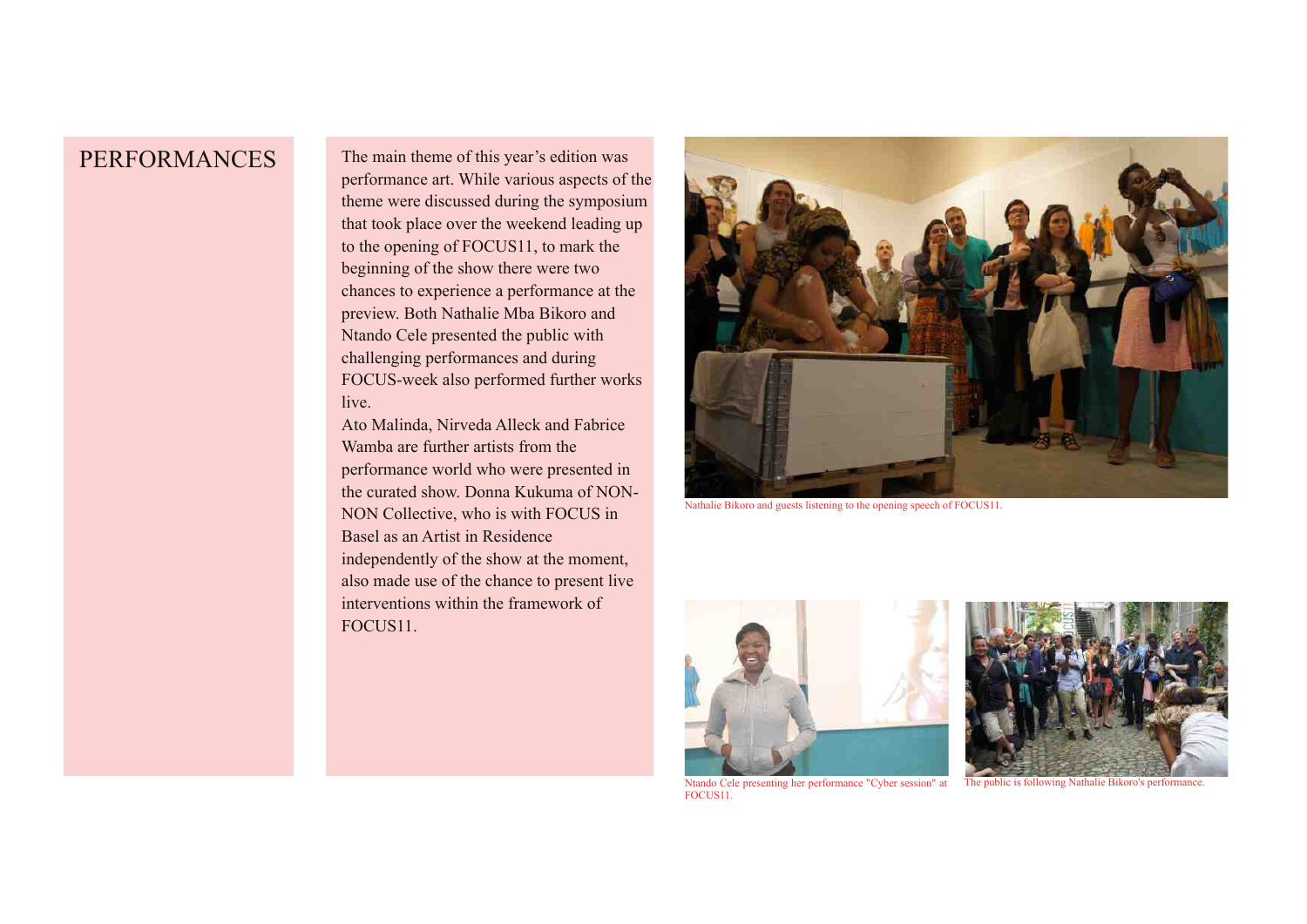SYMPOSIUM This year for the first time a two-day symposium was organized as part of FOCUS11. The discussions centred on the theme of "Performances and Live Art". Six artists and curators from all over Africa and Europe presented a variety of works and views, and discussed their experiences and questions relevant to the topics, close up in a small group.The extended programme received extremely positive feedback, and hence a sequel is already planned for 2012; Symposium@FOCUS12 will be developed in cooperation with local partners at the University of Basel and at Basel's Museum der Kulturen.



Raphael Chikukwa (left) and Christine Eyene at the curater's talk about .



Claudia Marion Stemberger presents her work at the Symposium@FOCUS11.



FOCUS attracted a lot of professionals and provided an exclusive opportunity for networking.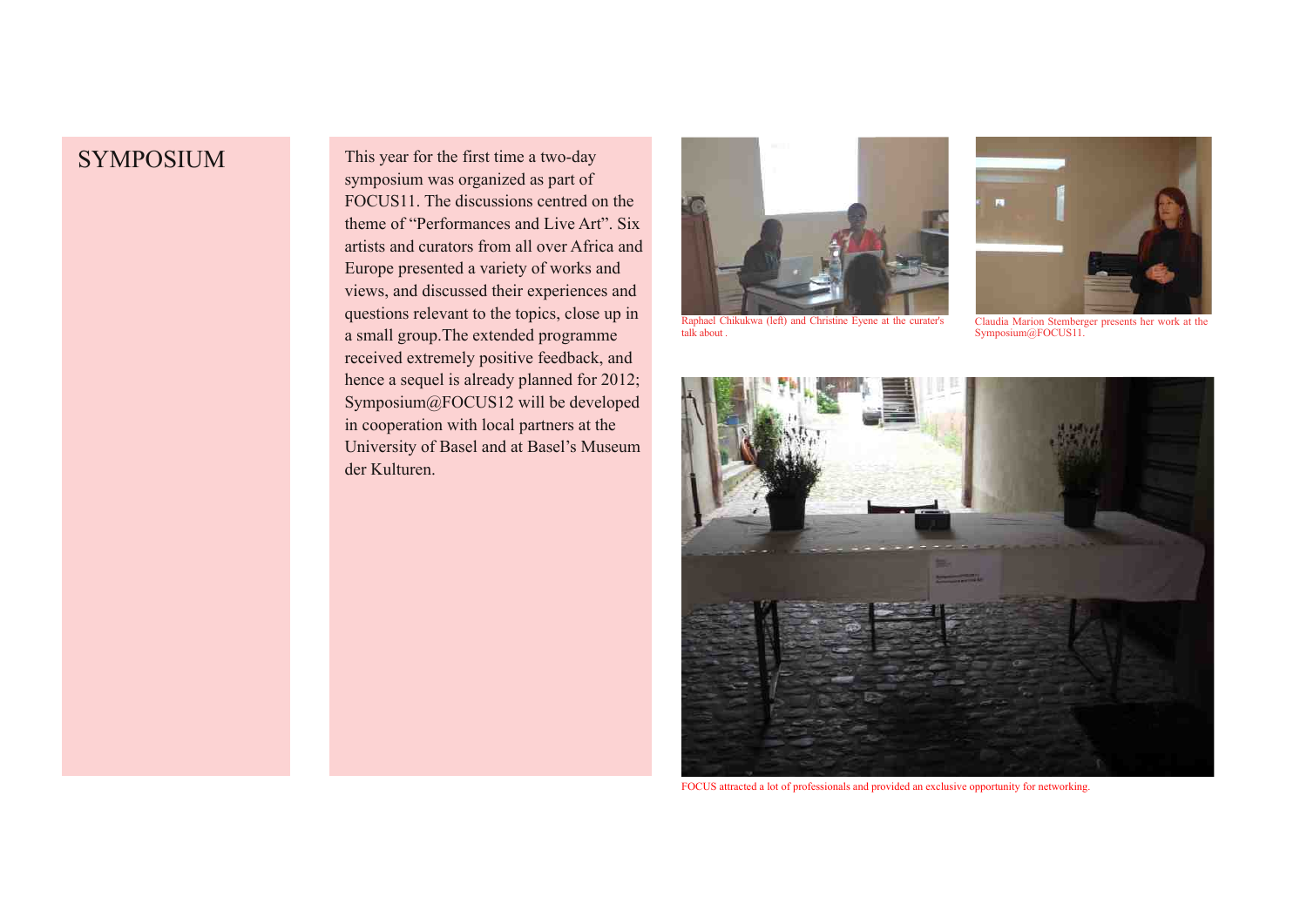#### PROGRAM

Tuesday, June 14 6pm :: Vernissage featuring two performances by Ntando Cele & Nathalie Mba Bikoro

Wednesday, June 15 6pm :: artist talk Youssef Tabti  $6.30 \text{pm}$  :: artist talk - Nathalie Mba Bikoro

Thursday, June 16 6pm :: artist talk Graeme Williams  $6.30$ pm :: artist talk - Nirveda Alleck

Friday, June 17 6pm :: curators talk: "Curating in Africa and the Diaspora: from network to collaborative practice" 7pm :: artist talk - Mohau Modisakeng and Jan-Henri Booyens 8pm :: FOCUS11Lounge

Saturday, June 18 12am :: Public Intervention by Ato Malinda, starting at Rheingasse 33 6pm :: Gallerie's round table: "Africa on the market: current trends" 7pm :: performance by Ntando Cele 8pm :: FOCUS11Lounge featuring DJ Voja

Sunday, June 19 4pm :: performances Ntando Cele and Donna Kukama (NON-NON collective) 6pm :: Closing

#### Daily:

"IN/FLUX - Mediatrips from the African World" a series of three DVDs. Each DVD is a compilation of experimental films and videos from the African world.

"The Unknowing Grammar of Inhabiting A Text" an ongoing project by the NON-NON collective.

FOCUS11 Lounge 1 - 12 p.m.

## Catalogue/Fanzines

FOCUS11 produced a catalogue for the first time this year, in the form of Fanzines. There is an individual folder for each artist and gallery, presenting selected works and a biography. One can buy the Fanzines separately or as a full set.

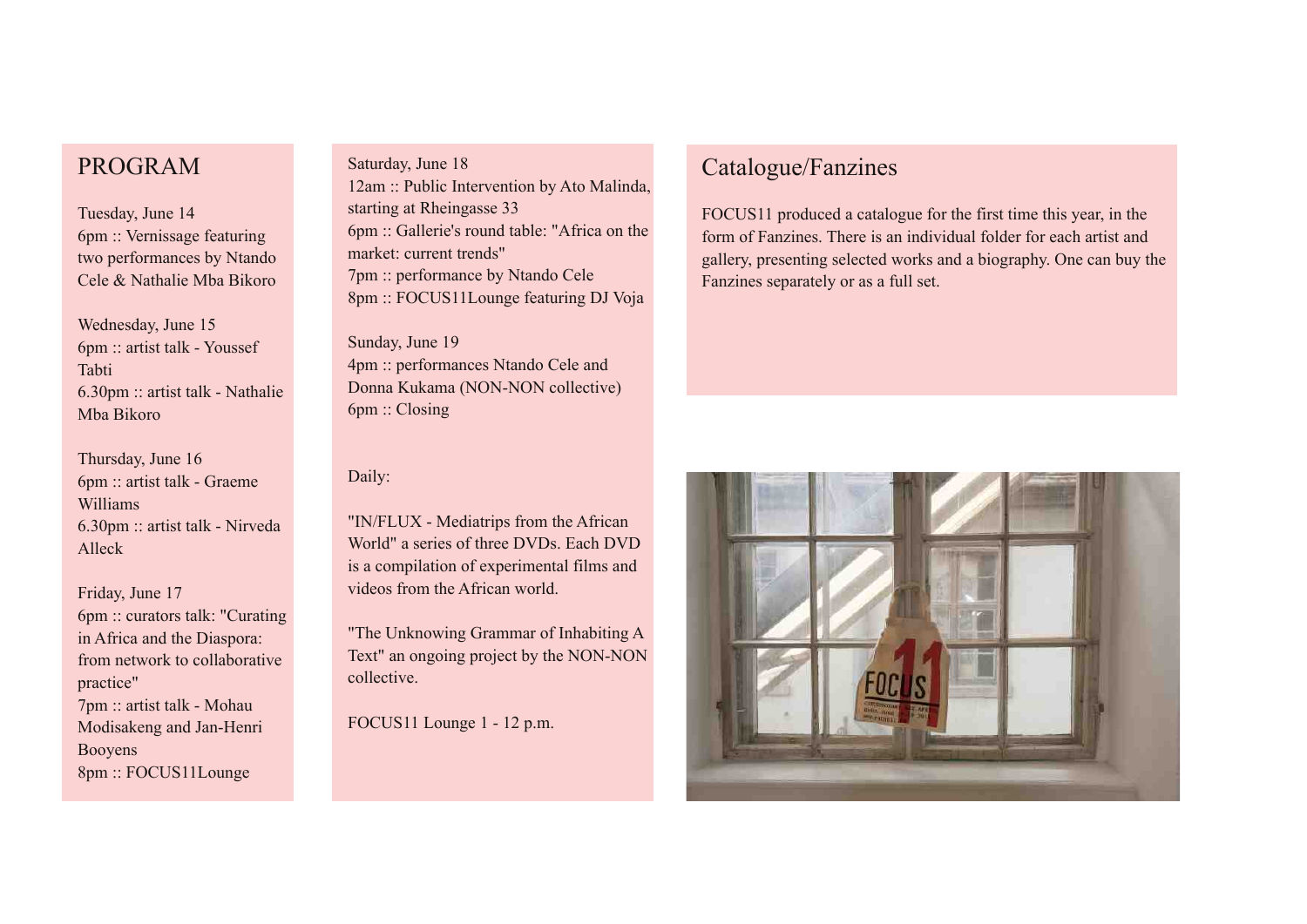## **CONCLUSION**

With this year's FOCUS further important steps were taken in the process towards the construction of a European platform for contemporary African art. Seraina Müller and Christoph Schön, founders and Codirectors of FOCUS are delighted with the apparent results. In particular, the symposium and the diverse talks will be developed further. A lot of attention will also be paid to FOCUS12's online presence during the coming year.

As specific goals for the 2012 edition, they want to

- strengthen local partnerships and extend them to a national level

 collaborate with experts in order to evaluate the concept of FOCUS ingeneral as well as to develop the 2012 edition

 extend the collector's network define criteria to ensure the quality of the show attract more visitors





Nathalie Bikoro during the opening ceremony. Presentation of Doul'art on the second floor of FOCUS11.



Mohau Modisakeng, Raphael Chikukwa, Nathalie Bikoro, Ato Malinda, Ayana Jackson, Fabrice Wamba (from left to right)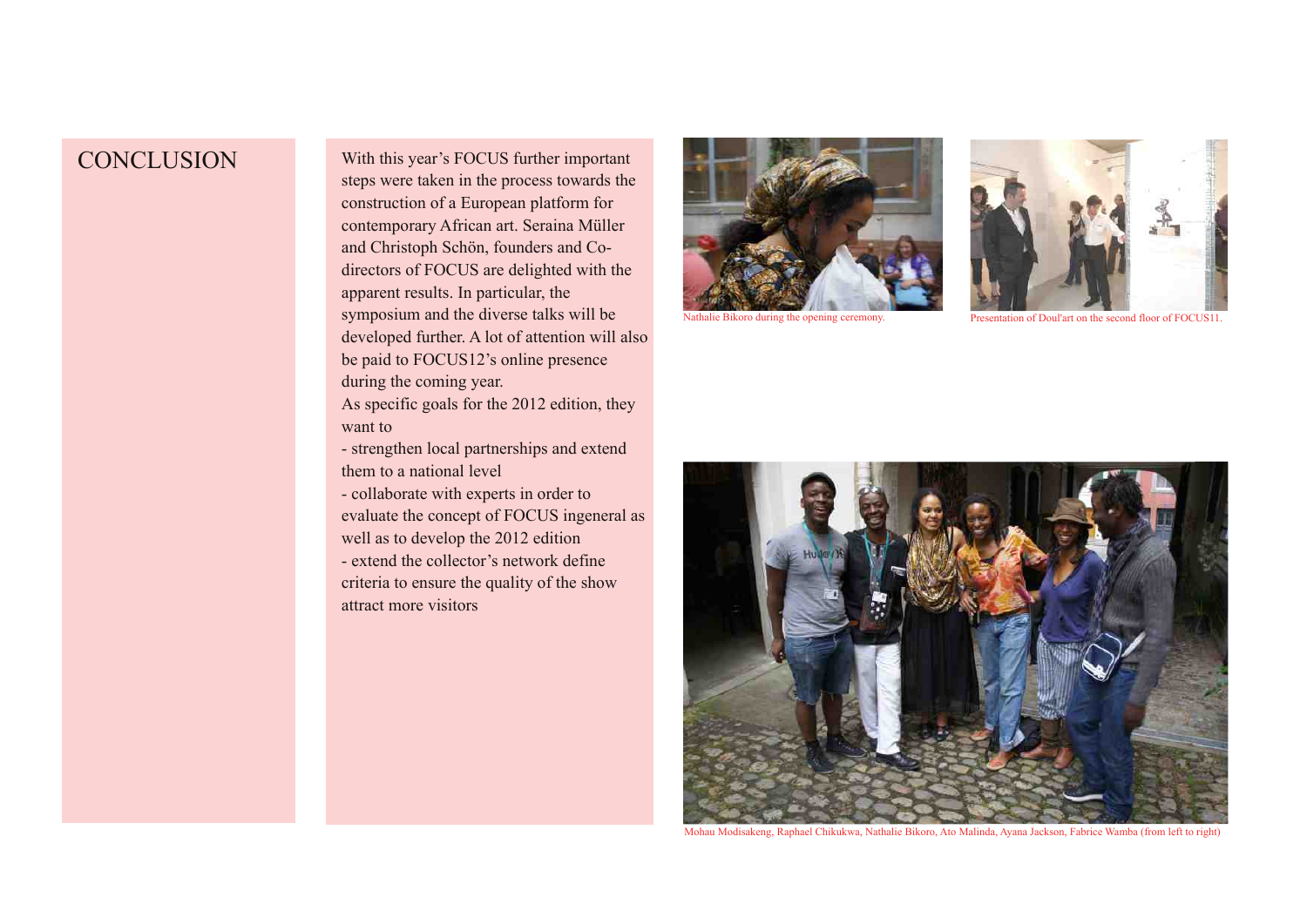## PARTNER

Partner SüdKulturFonds Pro Helvetia Cape Town iaab Sparck Lowave Africa Center Sportmuseum Schweiz Hamburg/Kulturbehörde Braubude Basel Centre for African Studies Basel africultures.com africancolors.net Piclet.org



Pictures: Manuela Vonwiller, Samba Fall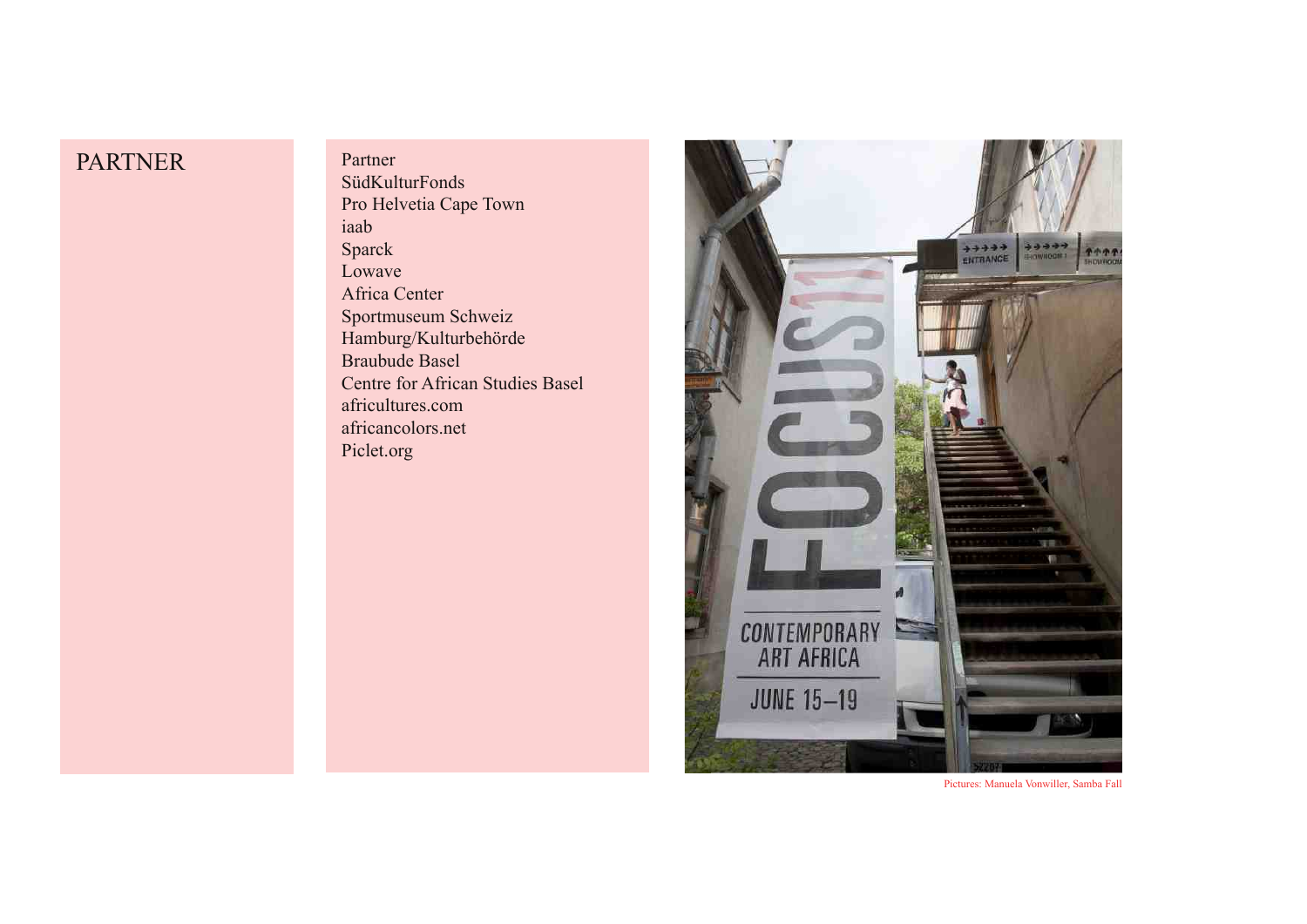## MEDIA REPORTS (SELECTION)

Despite great competition with ART Basel, FOCUS succeeded in securing its place in the local press again this year, with a long article in the culture section of the Basler Zeitung. Internationally it was conspicuous due to a lengthy, illustrated article running over several sites in Germany's newspaper of commerce, "Handelsblatt". The newly created Blog met with great interest in the online-community. Through the blog, pictures, information, and various video-interviews with relevant people offered a lively compliment to the informative website www.focus11.ch. The interactive blog will be further developed through the coming year in anticipation of FOCUS Edition 2012.



**RESARDANT ERROR BROOKS EPUGANEER** 

FOCUS11's Blog: http://focus11.ch/WordPress/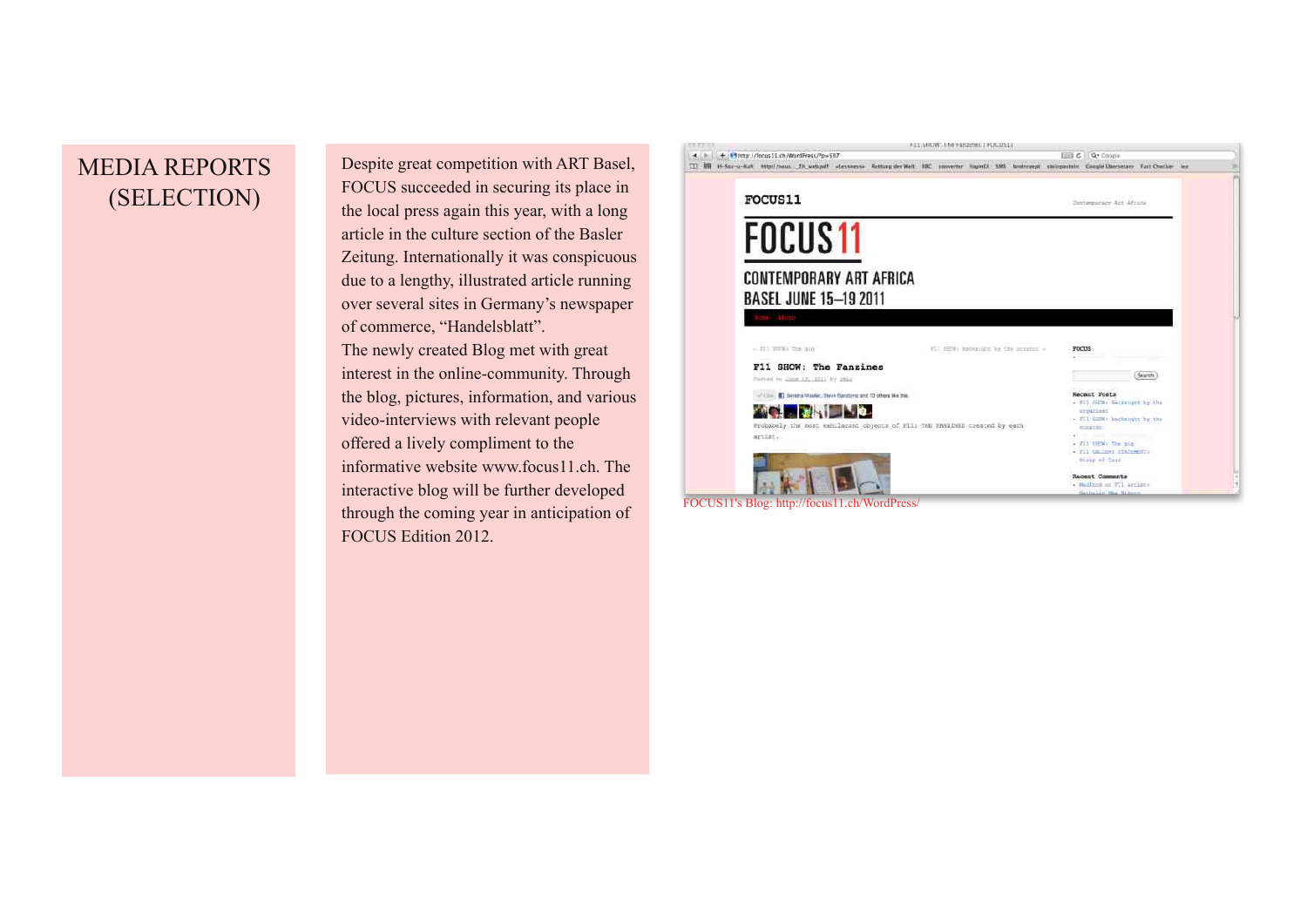# **Handelsblatt**

#### Starker Auftritt upe Cuonnan Debusitin

Afrika hat bildmächtige Künstler, die der hiesige Kunstbetrieb meist ausspart. Bis Sonntag bietet "Focus11" in Basel einen faszinierenden Überblick auf aufstrebende und etablierte Künstler des schwarzen Kontinents.



Nirveda Allecks Ölgemälde "Continuum Mall" misst 2.50 Meter in der Breite. Es ist zu sehen in der Ausstellung "11Focus" parallel zur Art Basel

Basel. Die Art Basel versammelt so viele Künstlerinnen und Künstler aus aller Welt wie keine andere Messe für moderne und zeitgenössische Kunst. Doch Afrika bleibt bis auf zwei Galerien aus Südafrika ausgespart. In diese Lücke springt nun im dritten Jahr "Focus11". In einem zentral gelegenen Altstadthaus in der Basler Rheingasse 33 kann der wissbegierige Besucher seinen Horizont erweitern, was junge, aufstrebende Talente des vom Westen gem übersehenen Kontinents betrifft.

Kleine Junos, alle in blauen Kapuzenmänteln, schauen den Betrachter an, Realistisch, in lebhaften Farben gemalt, stehen die Figuren auf nichts als der großen weißen Leinwand. Handelt es sich um ein religiöses oder um ein politisches Ritual? Die nächsten Gemälde geben Aufschluss.



von 2010 im Ausschnitt

Nirveda Alleck: "Continuum Chagos"

#### Spielball der Großmächte

Die aus Mauritius stammende Malerin Nirweda Alleck hat Bewohner der Pazifikinsel Chagos porträtiert. Statt sie in Röcke, Hosen und T-Shirts zu hüllen, hat Alleck ihnen ihr größtes Problem kollektiv auf den Leib gemalt: die Luftansicht des Militärstützpunktes, die Soldaten im Tarnanzug. Die Insel gehört nicht der indigenen Bevölkerung, sondern ist eine von Großbritannien an die USA geliehene Militärbasis. "Sie leben im Limbo und bekommen ihre Insel nicht zurück", erläutert die zierliche Malerin, den politischen Gehalt ihrer attraktiven Gemälde.

"Die Jungen in Mali habe ich fotografiert, als sie zu einem Beschneidungsritual, einer Initiation gingen". Typisch für Alleck ist, dass sie den Kontext immer weglässt. Da muss der Betrachter zweimal hinschauen. Das lohnt sich.

http://www.handelsblatt.com/lifestyle/kunstmarkt/ausstellungen/starker-auftritt/v\_detail\_tab\_print.4292838.html Handelsblatt, June 18 2011 (p. 2/3)

07.07.11.20:07 Afrika: Starker Auftritt - Kunstmarkt - Lifestyle - Handelsblatt

#### Die Plattform

 $=$  Oruckan

Seite 1 von 3

Der von Seraina Müller und Christoph Schön organisierte Focus11 ist weit mehr als eine von Christine Evene kuratierte Ausstellung mit über einem Dutzend Künstlern aus Afrika und der Diaspora. Galerieausstellungen, Performances, Diskussionen, ein Symposium sowie eine tägliche Lounge von 20 bis 24 Uhr erweitern Focus11 zur Plattform. Sie lauft bewusst parallel zur Art Basel und schließt wie diese am 19. Juni 2011.

Ob Videos (Rowan Pybus, Ntando Cele), aguarellierte Collagen von Steve Bandoma, Malerei (Jean-Henri Booyens) oder Performance in Verbindung mit Fotografie wie sie der sehr junge Mohau Modisakeng pflegtihr gemeinsamer Nenner sind der Mensch und die Gesellschaft. Nicht mehr und nicht weniger.

#### Der Streitschlichter

Stark in Ausdruck und Botschaft sind drei fein ausgetüftelte Ganzfigur-Fotos aus einer Serie von Modisakeng (\*1986). Der Südafrikaner lebt gerade mit einem Stipendium in Basel und wird demnächst nach Südafrika zurückkehren, um sein Studium abzuschließen. Der Künstler posiert selbst mit ernstem Ausdruck, mit Erde und Oxyden in den Händen. Im nächsten Bild verhüllt eine Staubwolke sein Gesicht. Im dritten Bild ist der Künstler, der einen mannshohen Lederschurz umgebunden hat, mit aneinander gelegten Händen zu sehen. Modisakeng erzählt, dass die Gesten einem Streitschlichterritual seiner Kindheit entstammen. Damals mussten sich zoffende Kinder erst am Friedensrichter abarbeiten, bevor sie sich wieder in einander verkeilen konnten. Ein Modell, das man sich auch für die große Politik wünschte.



Graeme Williams Fotoarbeit ist bis 19.6. in der Ausstellung "11focus" paratiel zur Art Basel 2011 zu sehen (Ausschnitt)

#### Poesie in der Ödnis

Der Fotograf Graeme Williams kommt viel rum in seinem Land Südafrika. Er macht Bilder von der Gesellschaft um ihn herum, manchmal sogar ganz ohne Menschen. Doch auch wenn sie nicht drauf sind, erzählen Williams Fotos von ihnen. Denn er gibt ihnen ihre Würde zurück, so arm sie auch sein mögen. Die von Christine Eyene ausgesüchten Farbfotos zeigen verrostende Wellblechhütten der Townships in grauer. abweisender Landschaft - immer mit einem Farbklecks. Hier sind es rosa Kissen auf einer Wäscheleine vor einem grün gestrichenen Haus, die Hoffnung verbreiten, da eine rot gestrichene Türschwelle, dort ein buntes Tischtuch, das sich heiter im Wind bläht. Im Gespräch mit dem Handelsblatt sagt der 49-jährige Graeme Williams: "Ich benutze Farbe als Metapher. Ich manipuliere das Abgebildete nicht, habe keine Tischdecke, die ich aus dem Auto hole, aufhänge und ablichte."

Der Betrachter ist dankbar für die kleinen Hoffnungsschimmer. Williams aufmerksames Auge dokumentiert die Veränderungen in Südafrika. Seine Lichtbilder mit anwesenden Menschen sind derzeit im Londoner Victoria and Albert-Museum in der Ausstellung "Figures & Fiction" zu sehen.

Seite 2 von 3